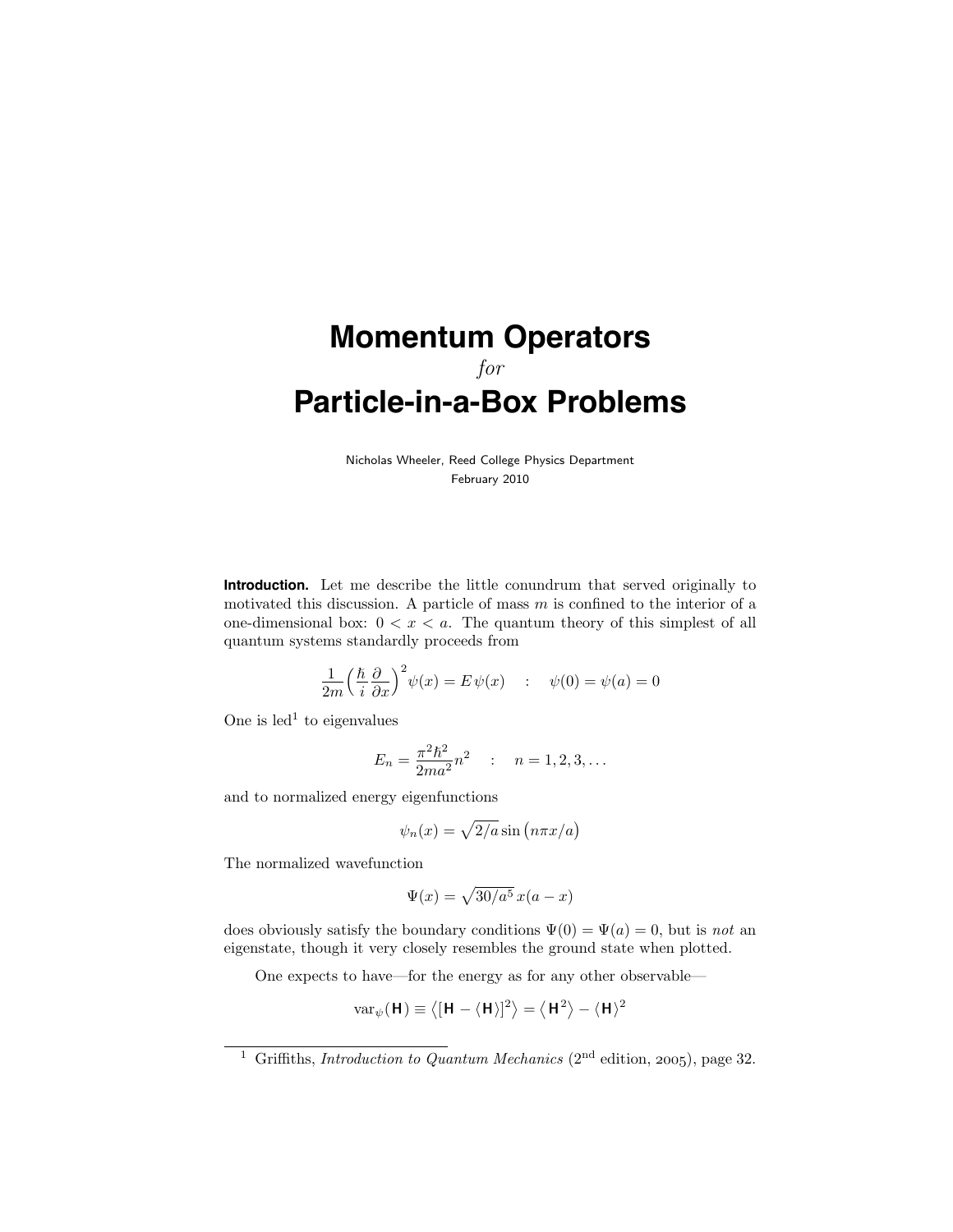## **2 Momentum operators for boxed particles**

If the system is an energy eigenstate then—because the energy is precisely known—one expects the variance to vanish, and indeed

$$
\text{var}_{\psi_n}(\mathbf{H}) = E_n^2 - (E_n)^2 = 0
$$

For other states  $\psi$  we expect to have

 $var_{\psi}(\mathbf{H}) > 0$  :  $\psi$  not an energy eigenstate

Look, however, to the quadratic state  $\Psi$ . If we

$$
\text{ interpret } \mathsf{H}^2 \text{ to mean } \left[ \frac{1}{2m} \left( \frac{\hbar}{i} \frac{\partial}{\partial x} \right)^2 \right]^2 \tag{1}
$$

we are led to write (since  $\Psi(x)$  vanishes when differentiated three or more times)  $\langle H^2 \rangle = 0$ , and thus to the absurd result

$$
\text{var}_{\Psi}(\mathbf{H}) = 0 - \langle \mathbf{H} \rangle^2 = 0 - \left(\frac{5\hbar^2}{ma^2}\right)^2
$$

That there exist contexts in which  $\frac{\hbar}{i}\partial_x$  does not serve to represent the momentum operator **p** (and in which  $\left[\frac{\hbar}{i}\partial_x\right]^n$  does not serve to represent powers  $p^n$  of the momentum operator) has been frequently noted, and came forcibly to my own attention while writing the final pages of "E. T. Whittaker's quantum formalism" (2001). I make reference there to (among other papers) Peter D. Robinson & Joseph O. Hirschfelder, "Generalized momentum operators in quantum mechanics," J. Math. Phys. 4, 338 (1963) and Peter D. Robinson, "Integral forms for quantum-mechanical momentum operators," J. Math. Phys. 7, 2060 (1966), and it is on Robinson's work that I base the present discussion.

**Why self-adjointness demonstrations sometimes fail.** The one-dimensional free particle problem directs our attention to the space  $H$  of functions that are defined and square-integrable on the real line:  $x \in (-\infty, +\infty)$ . Assuming the inner product to be defined

$$
(\phi, \psi) \equiv \int_{-\infty}^{+\infty} \phi^*(x) \psi(x) \, dx
$$

we have

$$
(\phi, i\partial\psi) = \int_{-\infty}^{+\infty} \phi^*(x)[i\partial\psi(x)] dx
$$
  
=  $i\phi^*(x)\psi(x)\Big|_{-\infty}^{+\infty} - \int_{-\infty}^{+\infty} [i\partial\phi^*(x)]\psi(x) dx$   
= boundary term  
= boundary term +  $\int_{-\infty}^{+\infty} [i\partial\phi(x)]^*\psi(x) dx$   
=  $(i\partial\phi, \psi)$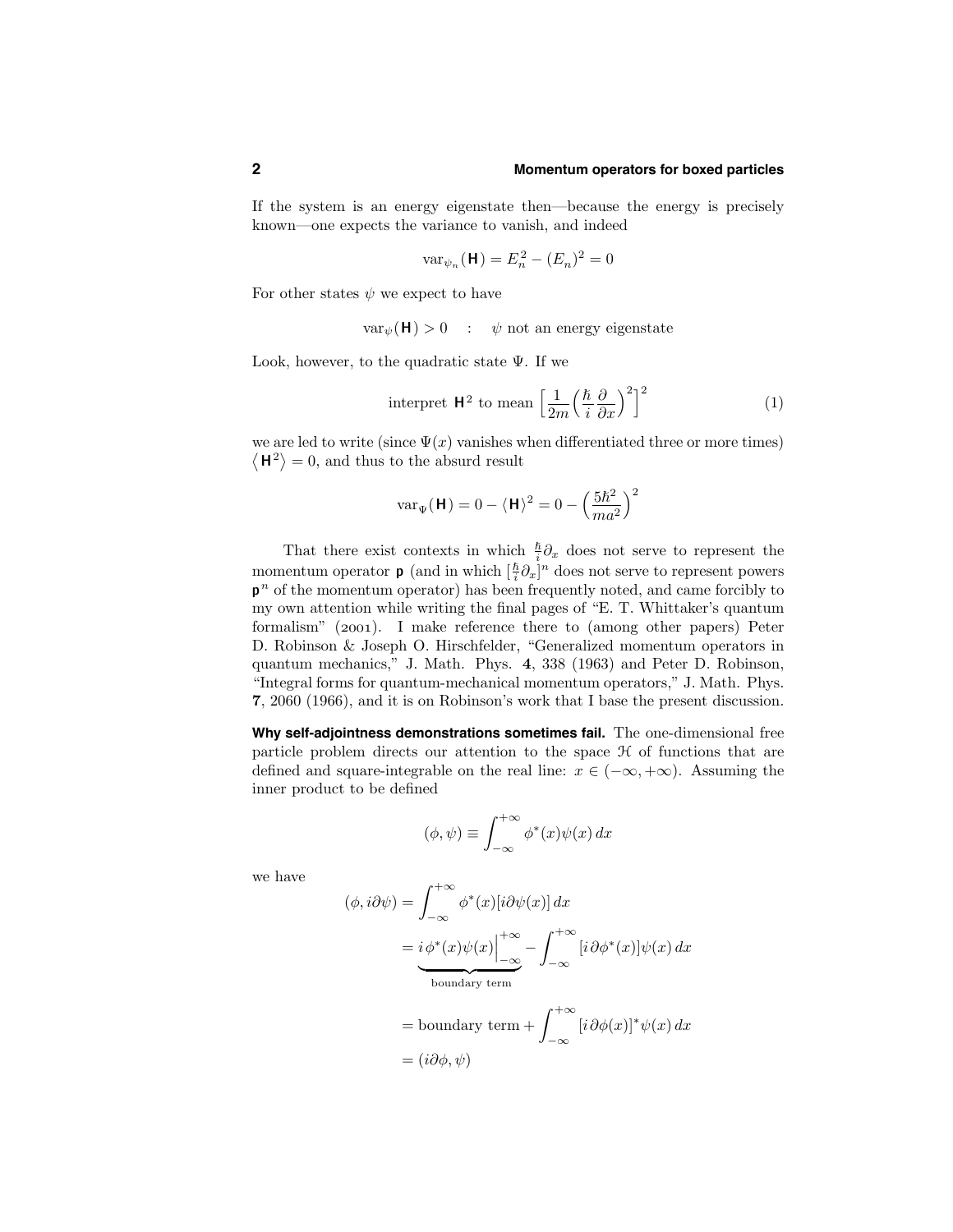## **Why self-adjointness demonstrations sometimes fail 3**

We have Similarly

$$
(\phi, (i\partial)^2 \psi) = i \phi^*(x) [i\partial \psi(x)] \Big|_{-\infty}^{+\infty} - \int_{-\infty}^{+\infty} [i\partial \phi^*(x)][i\partial \psi(x)] dx
$$
  
\n
$$
= i \phi^*(x) [i\partial \psi(x)] \Big|_{-\infty}^{+\infty} - i [i\partial \phi^*(x)] \psi(x) \Big|_{-\infty}^{+\infty}
$$
  
\n
$$
+ \int_{-\infty}^{+\infty} [(i\partial)^2 \phi^*(x)] \psi(x) dx
$$
  
\n
$$
= \text{two boundary terms} + \int_{-\infty}^{+\infty} [(i\partial)^2 \phi(x)]^* \psi(x) dx
$$
  
\n
$$
= ((i\partial)^2 \phi, \psi)
$$
  
\n:  
\n
$$
(\phi, (i\partial)^n \psi) = ((i\partial)^n \phi, \psi)
$$

The self-adjointness of all the differential operators  $(i\partial)^n$  is seen thus to follow from the presumption that all the elements of  $H$  vanish (together with their derivatives of all orders) at  $x \to \pm \infty$ , which would appear to follow from the normalizability requirement (though David Griffiths remarks somewhere that there exist normalizable functions on the real line that do not vanish at infinity).

If the particle is constrained to move on a ring they we expect  $\psi(x) \in$  $H$  and all of its derivatives to be periodic—a condition that serves even less problematically to kill all all boundary terms.

Problems arise, however, if the particle is constrained to move on a finite interval (confined to the interior of a box):  $x \in [a, b]$ . For while we can expect to have  $\psi(a) = \psi(b) = 0$ , we cannot expect to have  $\psi^{(n)}(a) = \psi^{(n)}(b)$ . Look, for example, to the energy eigenfunctions

$$
\psi_n(x) = \sqrt{2/a} \, \sin\left(n\pi x/a\right)
$$

of a particle confined to the interior of the box  $x \in [0, a]$ . For such functions we have

$$
\psi_n^{(k)}(0) = \psi_n^{(k)}(a) = 0 \quad : \quad k \text{ even, all } n
$$
  

$$
\psi_n^{(k)}(0) = +\psi_n^{(k)}(a) \neq 0 \quad : \quad k \text{ odd, } n \text{ even}
$$
  

$$
\psi_n^{(k)}(0) = -\psi_n^{(k)}(a) \neq 0 \quad : \quad k \text{ odd, } n \text{ odd}
$$

And if we take into account the notion that the eigenfunctions vanish outside the box then the derivatives of all orders become discontinuous (ill-defined) at  $x = 0$  and  $x = a$ .

**Notational simplifications.** It is to minimize notational clutter that I set

$$
\hbar = 1, \quad 2m = 1, \quad a = 1
$$

The time-independent Schrödinger equations now reads

$$
(i\partial_x)^2 \psi(x) = E\psi(x) \quad : \quad \psi(0) = \psi(1) = 0
$$

The energy eigenvalues have become

$$
E_n = \pi^2 n^2 \quad : \quad n = 1, 2, 3, \dots
$$